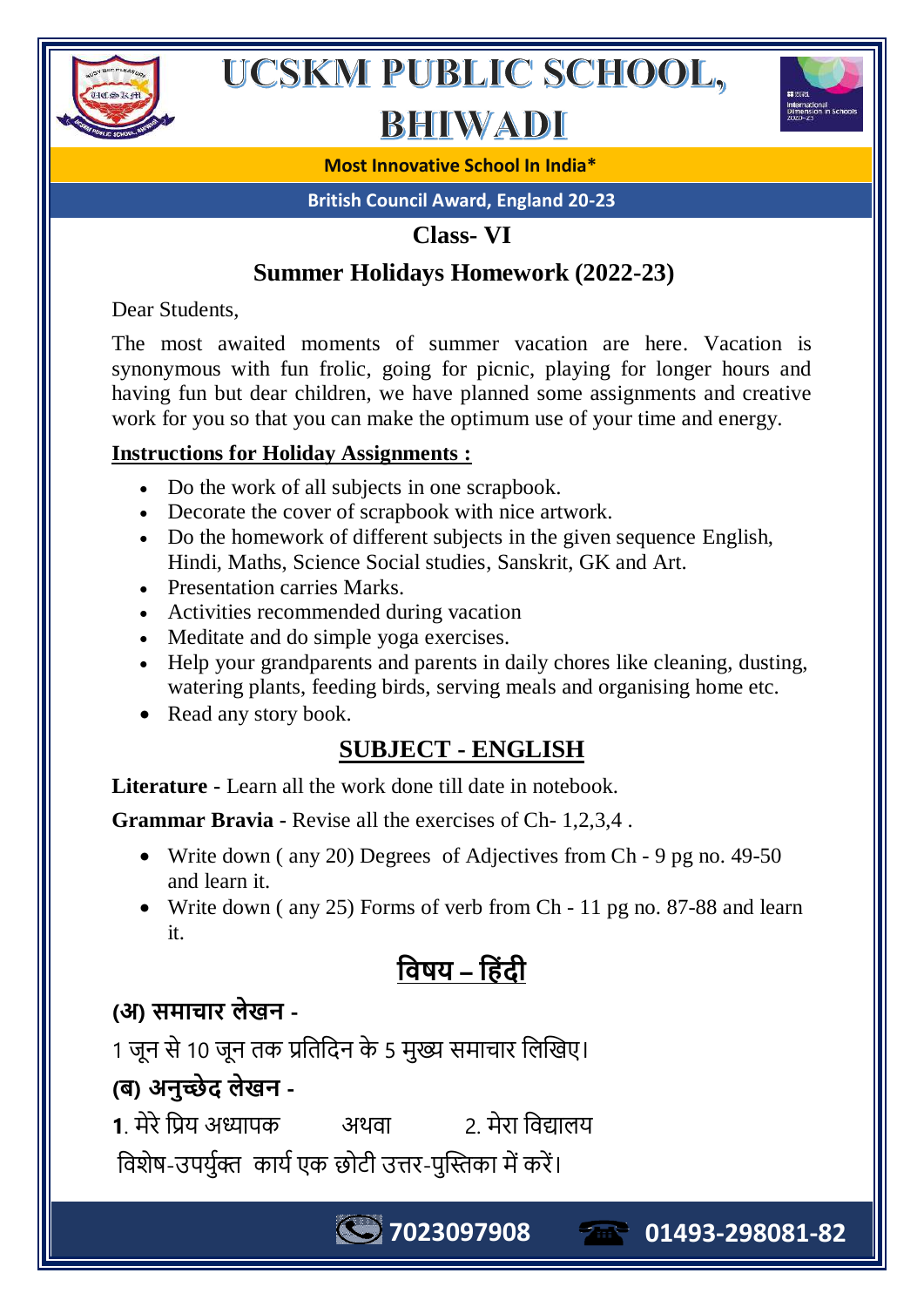

# BHIWADI



**Most Innovative School In India\***

#### **British Council Award, England 20-23**

#### **\* \***

- **(क**) नैतिक शिक्षा पर आधारित एक कहानी चित्र सहित लिखें।
- \*विशेष कहानी का कार्य scrapbook में करें।

## **SUBJECT - MATHS**

- 1. Write divisibility rules on A4 size sheet(colorful).
- 2. Write Prime numbers and Composite numbers table on A4 size sheet (colorful). This table is given in your book at page no 52.
- 3. Revision of UT 1 syllabus with examples in rough notebook.
- 4. Learn tables 2 to 20.

## **SUBJECT – SCIENCE**

- 1. Collect and paste 5 pictures of different fibres
- 2. Collect and paste 5 pictures of food items rich in carbohydrates, proteins and fats.
- 3. Revise syllabus which has been covered in class till now.
- 4. Complete work done in online classes.

## **SUBJECT - SST**

Learn ch- 1(His, Geo, civics), Ch-2(His)

**Activity-** Prepare a chart of Solar system.

## <u> विषय - संस्कृत</u>

1. **शब्दरुप** - ' देव और लता ' का शब्द रुप अपनी संस्कृत की काॅपी के मणिका भाग में लिखें व याद करें।

**2. क्रियाकलाप** - पांच पशुओं व पांच फलों के चित्र बनाकर संस्कृत में उनके नाम **।**

## **SUBJECT - COMPUTER**

**7023097908 01493-298081-82**

#### **Make a chart on any one topic :**

- 1. Control panel
- 2. Memory
- 3. IPO cycle

#### **And learn chapter -1.**

**Do** the worksheet (will be discussed in online class) in the notebook.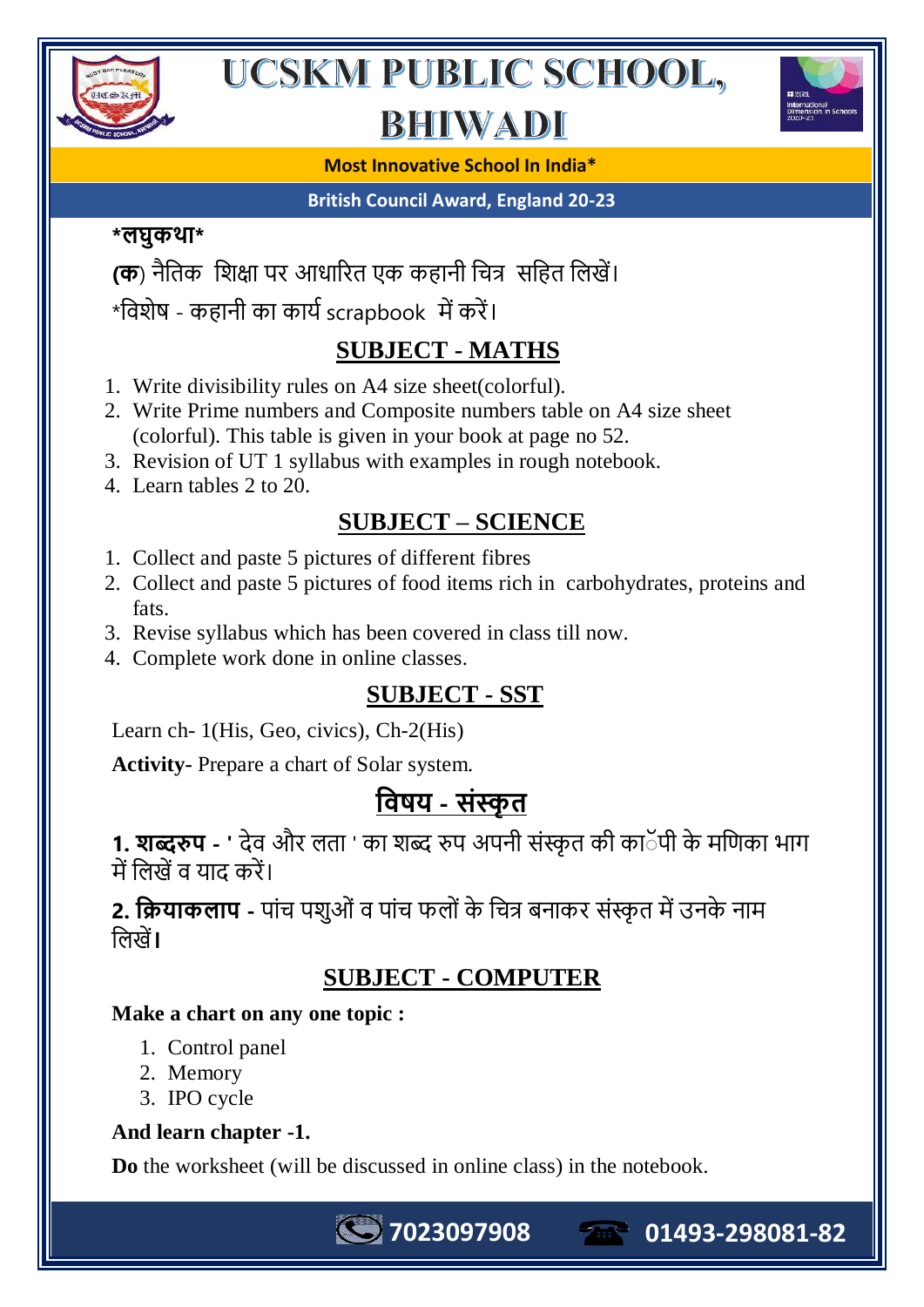

## BHIWADI



**Most Innovative School In India\***

**British Council Award, England 20-23**

## **SUBJECT - GK**

- 1. Learn and write 15 recent current affairs related to sports from the newspaper.
- 2. Write the states and capitals of India in a creative way and point it on an Indian political map
- 3. Write down the 10 tourist places in india. Support with pictures. Write one sentence on why are they special?

## **SUBJECT - ART**

Draw a picture composition on the topic :

(My home my temple ,my parents my God ) on an A3 size sheet using any bright colours.

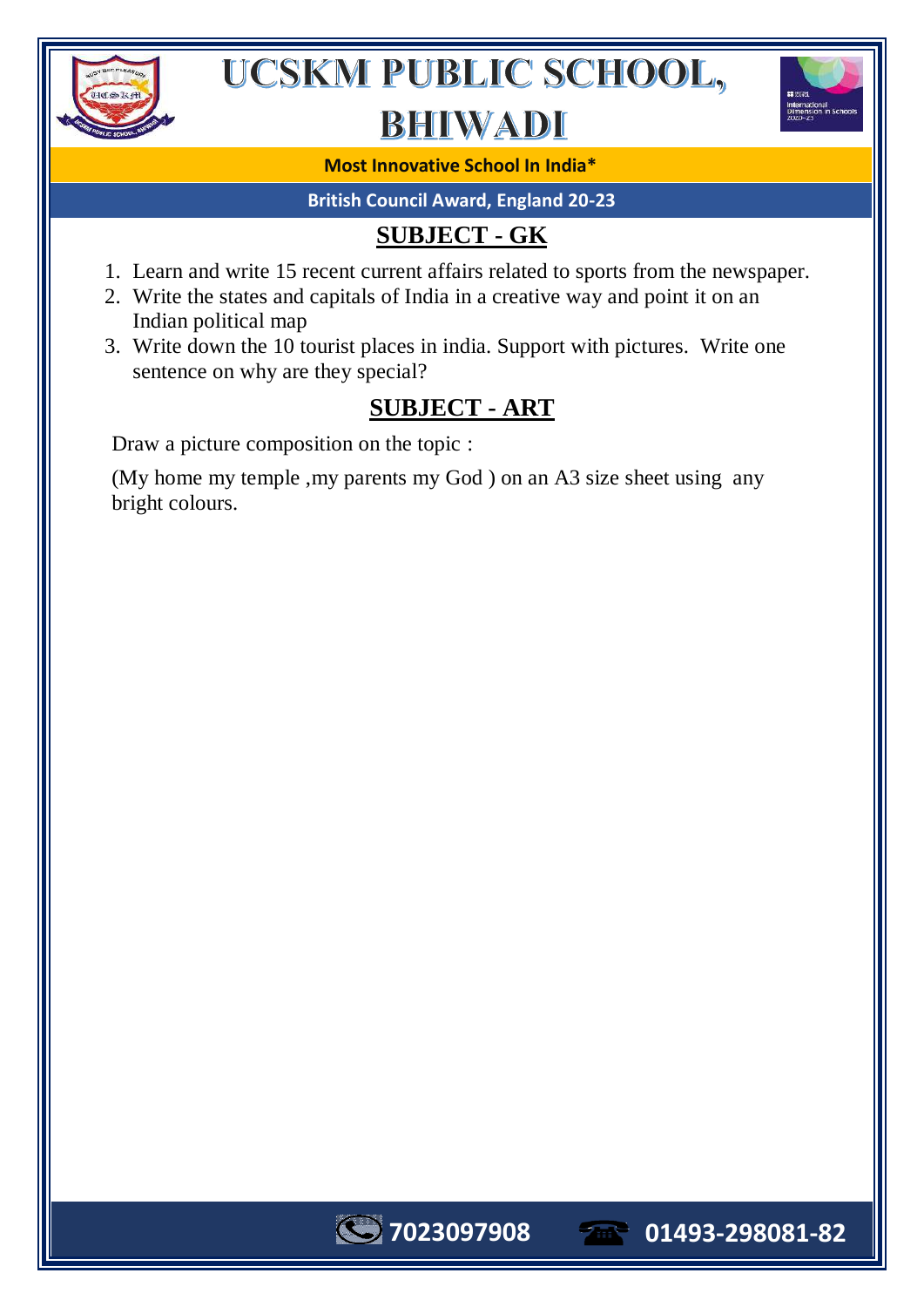

## **BHIWADI**



**Most Innovative School In India\***

**British Council Award, England 20-23**

 **Class- VII** 

#### **Summer Holidays Homework (2022-23)**

Dear Students,

The most awaited moments of summer vacation are here. Vacation is synonymous with fun frolic, going for picnic, playing for longer hours and having fun but dear children, we have planned some assignments and creative work for you so that you can make the optimum use of your time and energy.

#### **Instructions for Holiday Assignments :**

- Do the work of all subjects in one scrapbook.
- Decorate the cover of scrapbook with nice artwork.
- Do the homework of different subjects in the given sequence English, Hindi, Maths, Science Social studies, Sanskrit, GK and Art.
- Presentation carries Marks.
- Activities recommended during vacation
- Meditate and do simple yoga exercises.
- Help your grandparents and parents in daily chores like cleaning, dusting, watering plants, feeding birds, serving meals and organising home etc.
- Read any story book.

### **Subject - English**

**Literature** - Learn all the work done in English notebook.

**Grammar Bravia** - Revise all the exercises of Ch - 1,2,3,4 and 5.

Write down (any 20) Degrees of Adjectives from Ch - 8, pg no. 41- 42 and learn it.

Write down (any 25) Forms of verb from Ch - 17, pg no. 94,95 and 96 and learn it.

## <u>विषय - हिंटी</u>

### **-**

**( ) -**

1जून से 30 जून तक प्रतिदिन के 5 मुख्य समाचार लिखिए।

## **(ब) -**

1 मेरे प्रिय अध्यापक

 **- - ।**

**7023097908 01493-298081-82**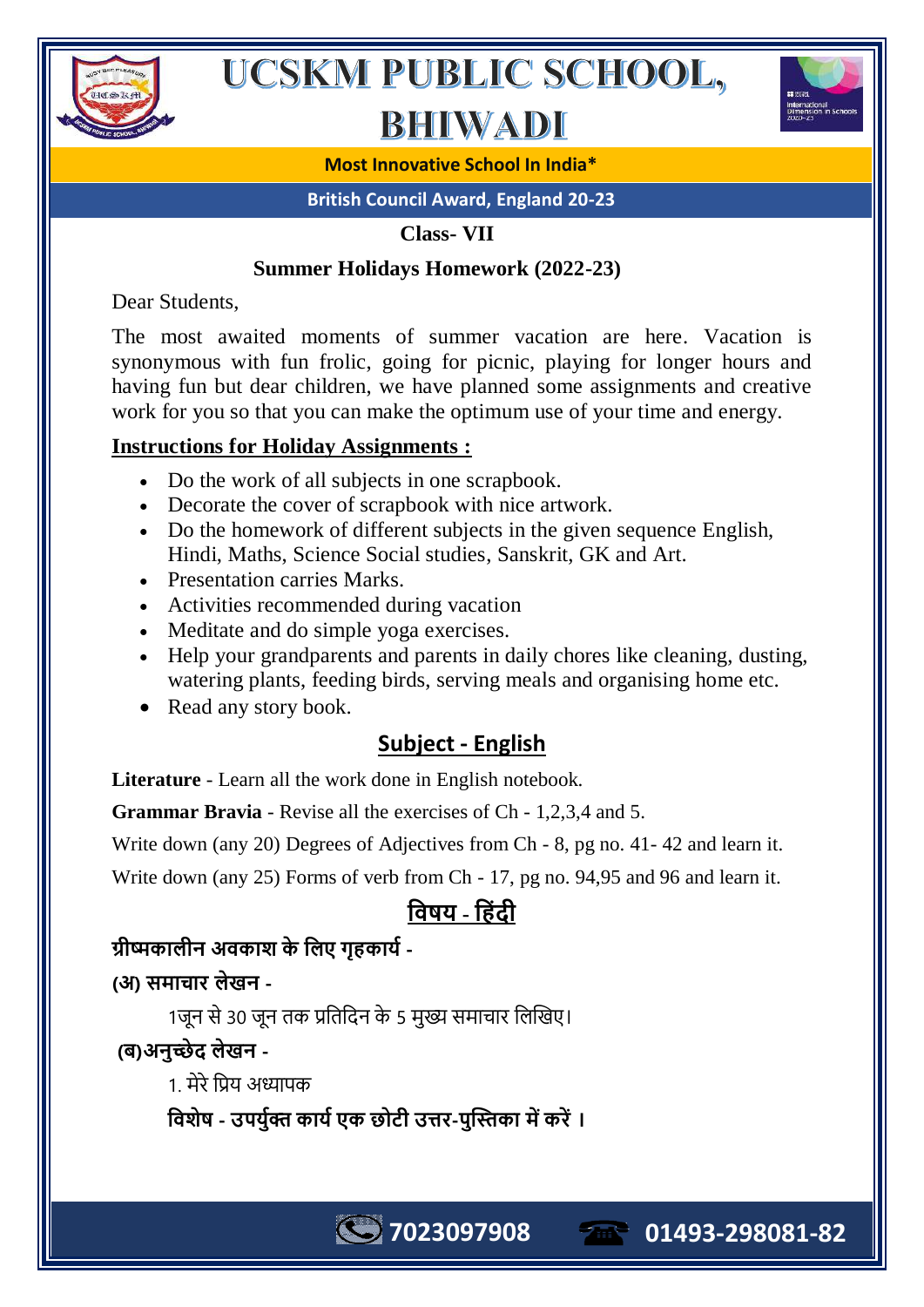

# BHIWADI



#### **Most Innovative School In India\***

**British Council Award, England 20-23**

#### **( ) (slogan writing)( - 250)**

दिए गए उदाहरण को देखकर चित्र सहित दो उदघोष लेखन लिखें ।

जैसे- 'बेटी बचाओ, बेटी पढाओ'

#### *বি***शेष-slogan writing का कार्य scrapbook में करें।**

#### **Subject - Maths**

- 1. Write the types of Fractions with two examples in A4 size sheet(colorful).
- 2. Make ten sums of integers with your own and solve it on A4 size sheet.
- 3. Revision of syllabus which has done in class with examples in rough notebook.
- 4. Learn tables 2 to 20.

## **Subject - Science**

- 1. Draw a life cycle of silkworm on A4 sheet.
- 2. Draw well labelled diagram of Human Digestive System on A4 sheet.
- 3. Revise chapter 1 and 2 for Periodic Test.
- 4. Complete work done in online classes.

## **Subject - SST**

Learn Ch- 1(His, Geo, civics), Ch-2(His)

Activity - Imagine an ideal environment where you would love to live. Draw the picture of your ideal environment.

## **Subject - Computer**

Make a chart on any one topic.

- 1. Computer software.
- 2. Generation of computer languages.

Learn the chapter 1.

## <u> विषय - संस्कृत</u>

## <u>ग्रीष्मकालीन अवकाश के लिए गहकार्य -</u>

1. <mark>धातुरुप</mark> - 'चल् , पठ् और स्मृ ' का धातुरुप रुप (पांचों लकारों में) अपनी संस्कृत की का के मणिका भाग में लिखें व याद करें

2. **क्रियाकलाप** - एक चित्र बनाकर उस पर आधारित संस्कृत में पांच वाक्य लिखें।

## **Subject - Art**

**7023097908 01493-298081-82**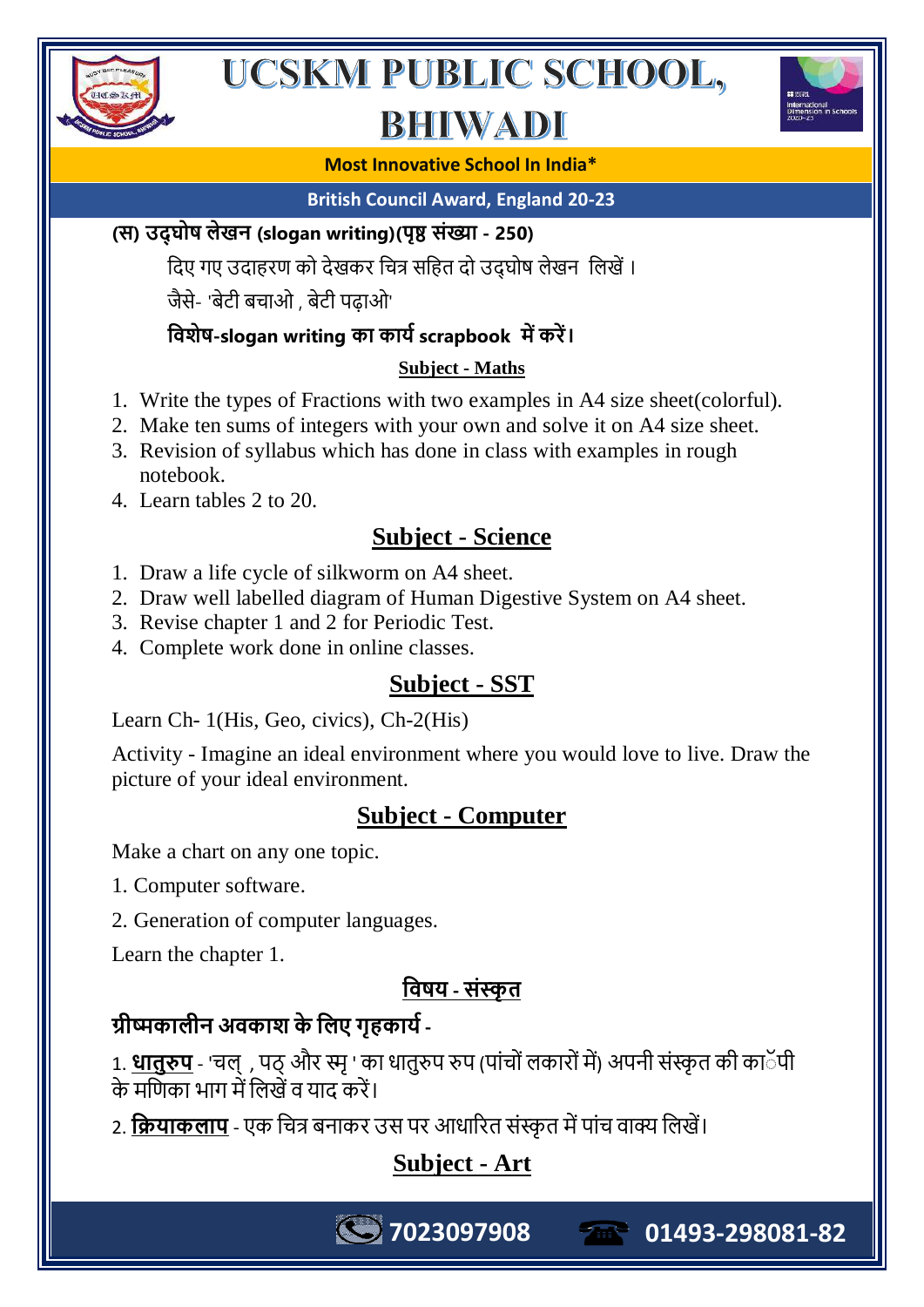

## BHIWADI



#### **Most Innovative School In India\***

#### **British Council Award, England 20-23**

Draw a picture composition on the topic

(My home my temple ,my parents my God ) on an A3 size sheet using any bright colours.

## **Subject – G.K.**

- 1. Learn and write 15 recent current affairs related to sports from the newspaper.
- 2. Write the states and capitals of India in a creative way and point it on an Indian political map
- 3. Collect and paste the different types of seeds and write their names and uses.

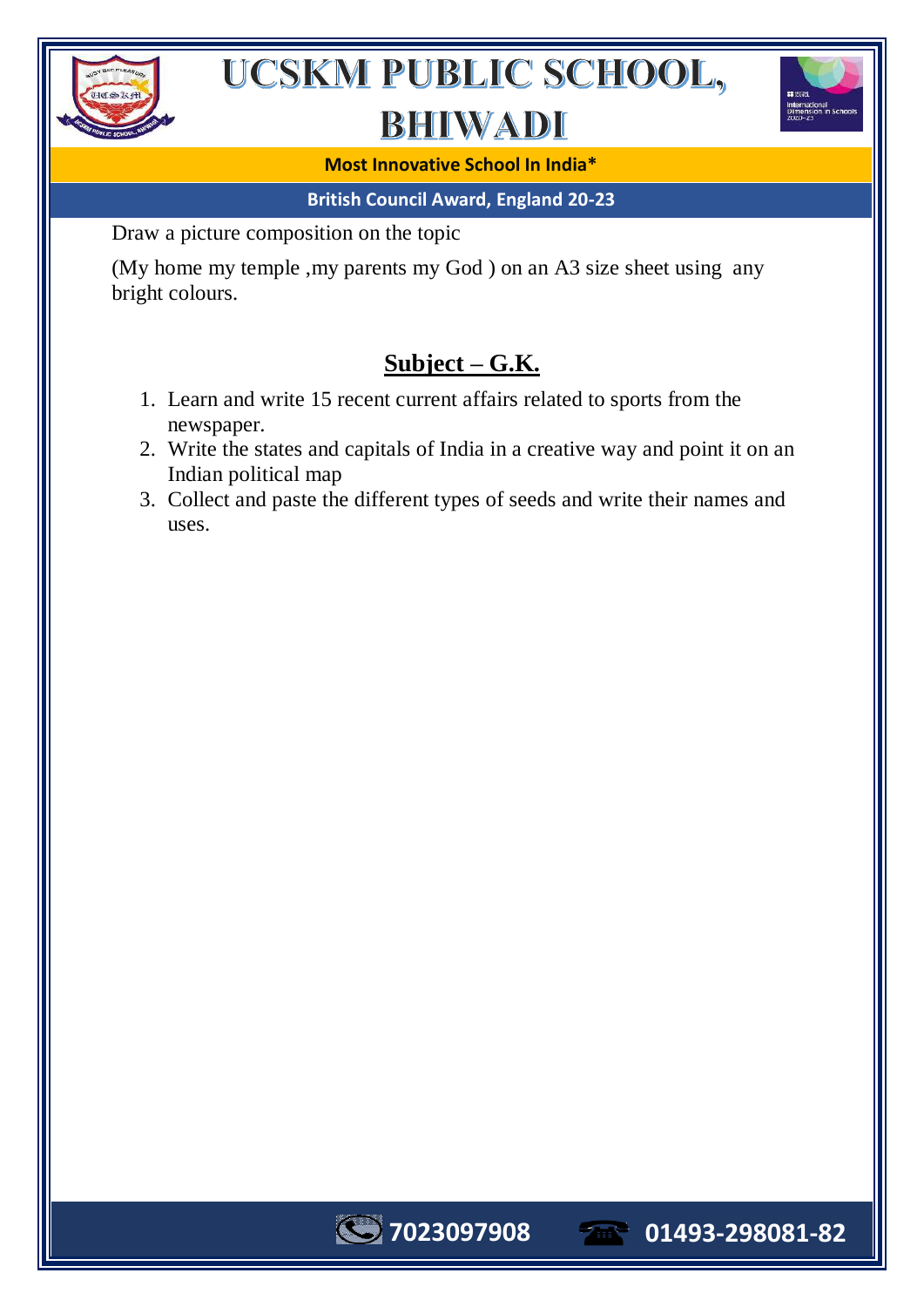

## **BHIWADI**



**Most Innovative School In India\***

**British Council Award, England 20-23**

**Class- VIII**

#### **Summer Holidays Homework (2022-23)**

Dear Students,

The most awaited moments of summer vacation are here. Vacation is synonymous with fun frolic, going for picnic, playing for longer hours and having fun but dear children, we have planned some assignments and creative work for you so that you can make the optimum use of your time and energy.

#### **Instructions for Holiday Assignments :**

- Do the work of all subjects in one scrapbook.
- Decorate the cover of scrapbook with nice artwork.
- Do the homework of different subjects in the given sequence English, Hindi, Maths, Science Social studies, Sanskrit, GK and Art.
- Presentation carries Marks.
- Activities recommended during vacation
- Meditate and do simple yoga exercises.
- Help your grandparents and parents in daily chores like cleaning, dusting, watering plants, feeding birds, serving meals and organising home etc.
- Read any story book.

## **Subject - English**

**Literature** - Learn all the work done in English notebook.

#### **Grammar Bravia** –

- Revise all the exercises of Ch 1, 2, 3 and 4
- Write down Degrees of Adjectives from Ch 4, Pg no. 38, 39 and 40 and learn it.
- Write down Antonyms from Ch 16

## <u>विषय – हिंटी</u>

**(अ) समाचार लेखन** - 1 जून से 10 जून तक प्रतिदिन के 10 मुख्य समाचार लिखिए। **(ब) अ -**

• अब पछताए होत क्या जब चिड़िया चुग गई खेत (पृष्ठ संख्या - 305)

**7023097908 01493-298081-82**

- जल है तो कल है (पृष्ठ संख्या-306)
- हम सुधरेंगे जग सुधरेगा (पृष्ठ संख्या-306)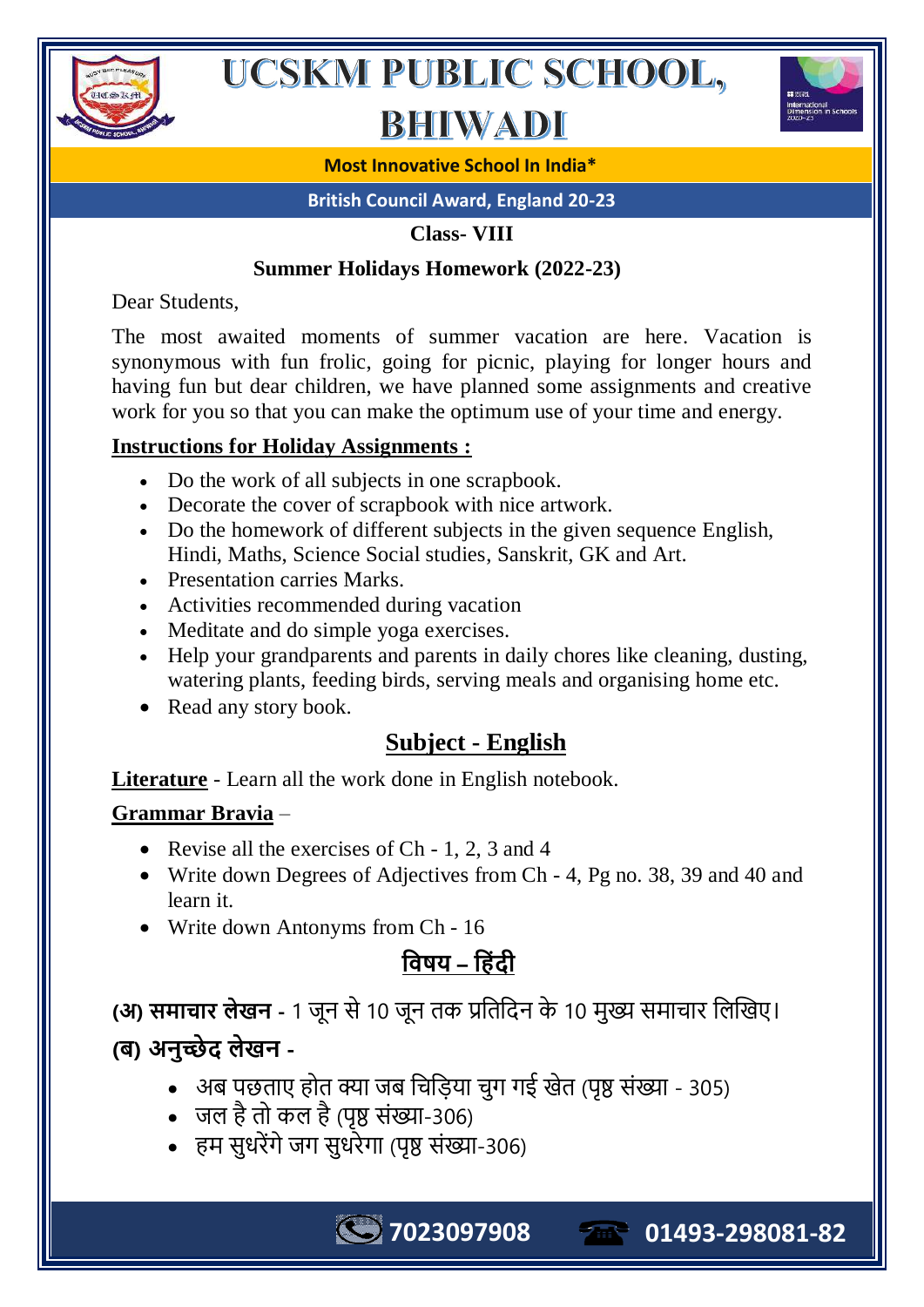

# BHIWADI



#### **Most Innovative School In India\***

#### **British Council Award, England 20-23**

## **( )**

- किसी वस्तु का विज्ञापन (पृष्ठ संख्या-294)
- किसी विचार का विज्ञापन (पृष्ठ संख्या-295)

#### **MATHS**

- 1. Write the properties of Rational numbers on A4 size sheet(colorful)
- 2. Learn and write 2 to 20 squares.
- 3. Learn and write 2 to 20 cubes.
- 4. Learn and write tables 2 to 20
- 5. Revision of UT 1 syllabus in rough notebook .and learn it

#### **SCIENCE**

- 1. Collect and paste the samples of crops grown in India.Two for each of the following- Cereals,Pulses,Vegetables,Fruits,Oilseeds, Spices,Sugar yielding crops,Medicinal crops, fibre crops and Beverages.You can collect the sample in a small transparent pouch and then paste it.
- 2. Make a poster highlighting the usefulness of Microorganisms
- 3. You must have learnt about the properties of synthetic fibres and Plastics. Do you think plastics are always bad for environment? Justify your answer.
	- Enlist some advantages of plastics.
	- How can you reduce the usage of plastics and polyethylenes in your surroundings.
	- Find out the expansion of abbreviations related to plastics and polymers like PET, PVC and TEFLON.

### **SOCIAL STUDIES**

Learn Ch - 1(History, Geo, civics), Ch-2(History)

Activity-Draw a flow chart of Resources . Paste the pictures of these Resources also.

## <u> विषय - संस्कृत</u>

**7023097908 01493-298081-82**

## ग्रीष्मकालीन अवकाश के लिए गृहकार्य -

1. शब्दरुप रुप\* - लता और साधु \*धातुरुप\* - खादु और पा (पिब्)

अपनी संस्कृत की काॅपी के मणिका भाग में लिखें व याद करें।

 $2 *$ कियाकलाप $*$  -

एक चित्र बनाकर उस पर आधारित संस्कृत में पांच वाक्य लिखें।